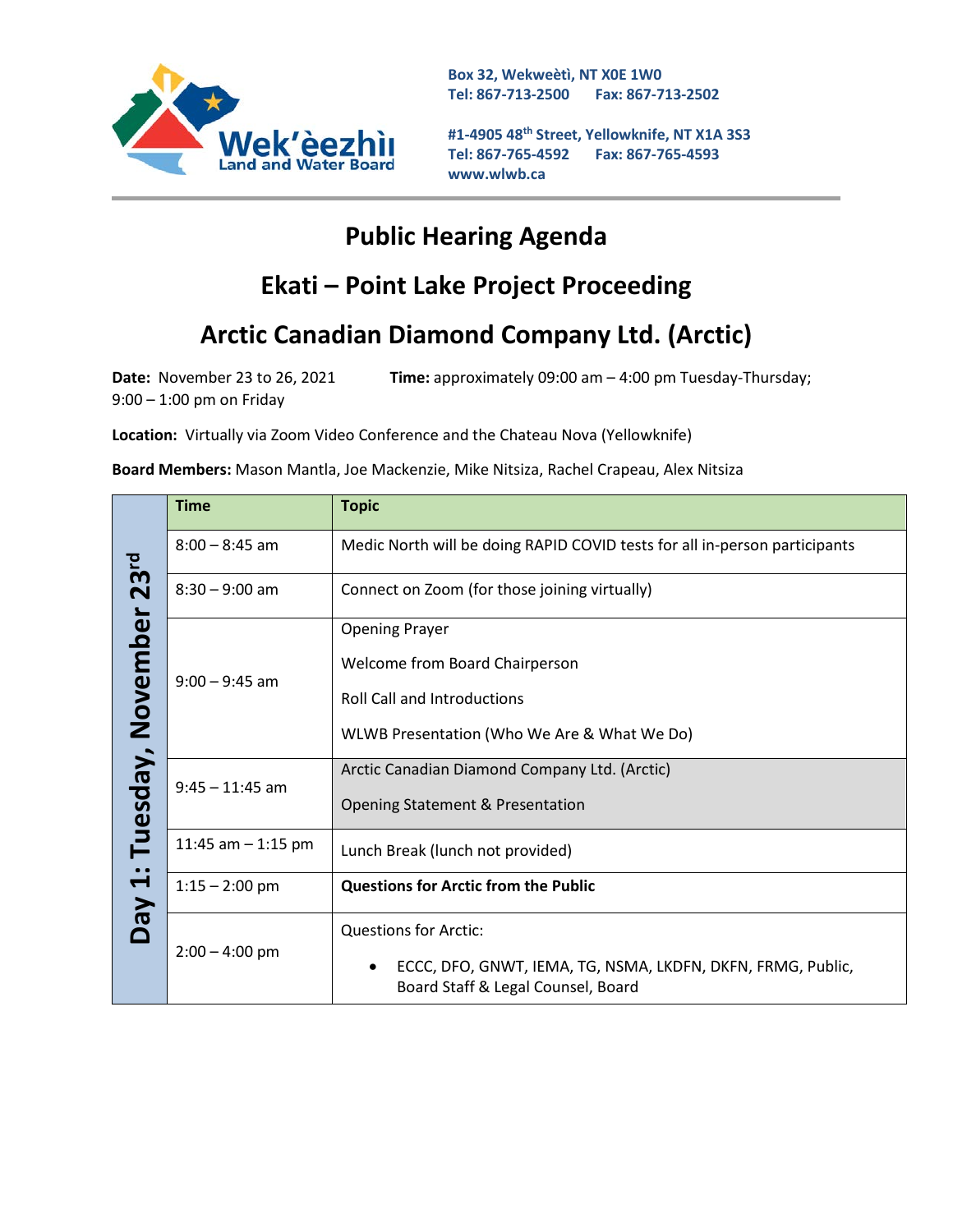|                                             | <b>Time</b>             | <b>Topic</b>                                                                                                                      |
|---------------------------------------------|-------------------------|-----------------------------------------------------------------------------------------------------------------------------------|
|                                             | $8:30 - 9:00$ am        | Connect on Zoom (for those joining virtually)                                                                                     |
|                                             | $9:00$ am $-12:00$ pm   | Welcome from Board Chairperson                                                                                                    |
|                                             |                         | <b>Opening Prayer</b>                                                                                                             |
|                                             |                         | <b>Questions for Arctic:</b>                                                                                                      |
|                                             |                         | ECCC, DFO, GNWT, IEMA, TG, NSMA, LKDFN, DKFN, FRMG, Public, Board<br>Staff & Legal Counsel, Board                                 |
|                                             | 12:00 pm $-$ 1:30 pm    | Lunch Break                                                                                                                       |
| Day 2: Wednesday, November 24 <sup>th</sup> | 1:30 pm $-$ 2:30 pm     | Thcho Government Presentation<br><b>Comments from Elders</b>                                                                      |
|                                             | $2:30$ pm $-3:30$ pm    | Questions for TG:<br>Arctic, ECCC, DFO, GNWT, IEMA, NSMA, LKDFN, DKFN, FRMG, Public, Board                                        |
|                                             |                         | Staff & Legal Counsel, Board                                                                                                      |
|                                             | $3:30$ pm $-3:50$<br>pm | North Slave Métis Alliance (NSMA) Presentation                                                                                    |
|                                             | 3:50 pm $-$ 4:15 pm     | <b>Questions for NSMA:</b>                                                                                                        |
|                                             |                         | Arctic, ECCC, DFO, GNWT, TG, IEMA, DKFN, LKDFN, FRMG, Public, Board<br>Staff & Legal Counsel, Board                               |
|                                             | <b>Time</b>             | <b>Topic</b>                                                                                                                      |
| $\cdot$                                     | $8:30 - 9:00$ am        | Connect on Zoom (for those joining virtually)                                                                                     |
|                                             | $9:00$ am $-9:15$ am    | Welcome from Board Chairperson                                                                                                    |
|                                             |                         | <b>Opening Prayer</b>                                                                                                             |
|                                             | $9:15$ am $-9:35$ am    | Deninu Kųę́ First Nation (DKFN) Presentation                                                                                      |
|                                             |                         | <b>Questions for DKFN:</b>                                                                                                        |
|                                             | $9:35$ am $-9:55$ am    | Arctic, TG, ECCC, DFO, GNWT, IEMA, LKDFN, NSMA, FRMG, Public,<br>Board Staff & Legal Counsel, Board                               |
|                                             | $9:55$ am $-10:15$ am   | Fort Resolution Métis Government (FRMG) Presentation                                                                              |
| Day 3: Thursday, November                   | $10:15$ am $-10:35$ am  | <b>Questions for FRMG:</b><br>Arctic, TG, ECCC, DFO, GNWT, IEMA, LKDFN, DKFN, NSMA, Public,<br>Board Staff & Legal Counsel, Board |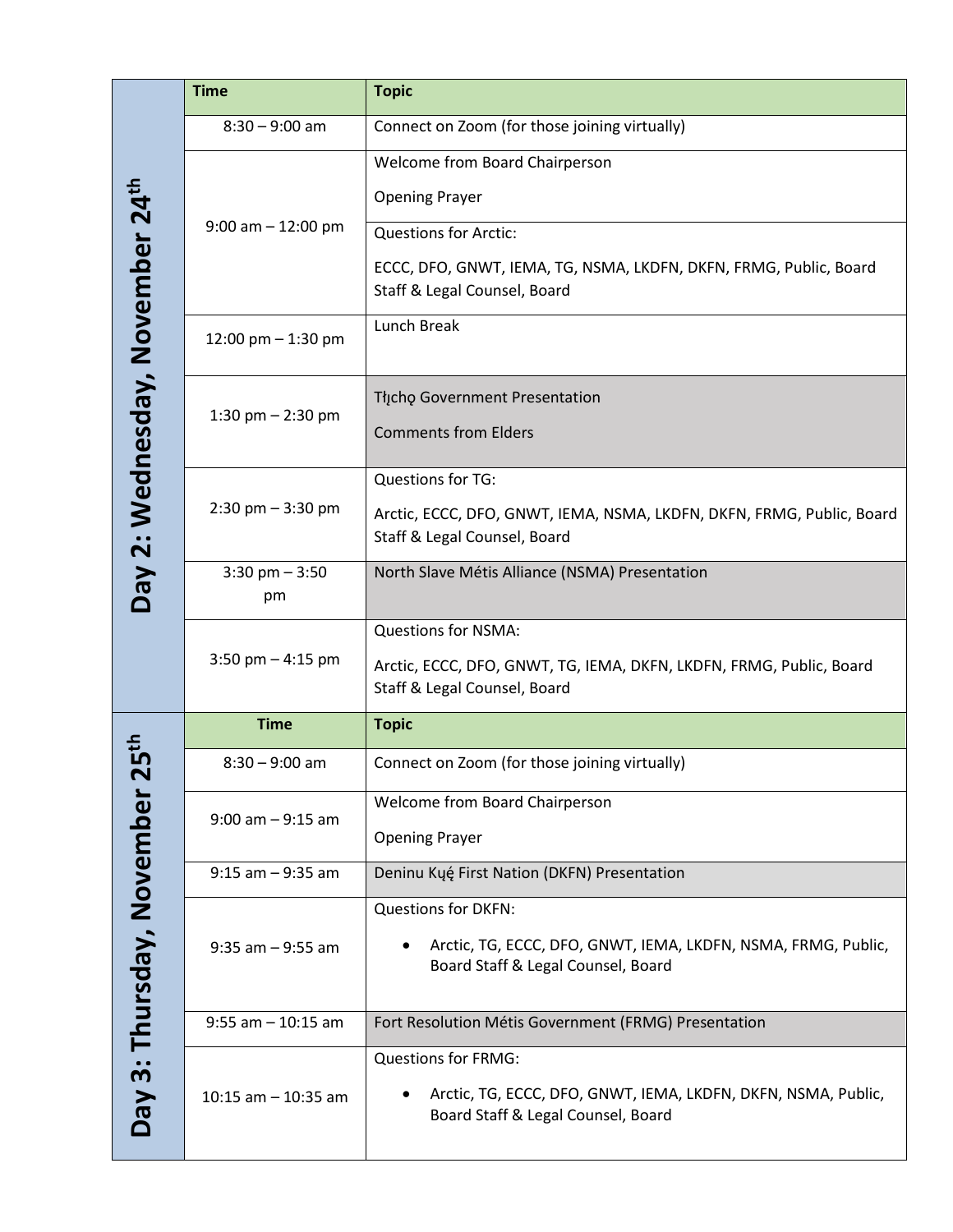|                         | 10:35 am $-$ 10:50 am               | Łutsel K'e Dene First Nation (LKDFN) Presentation                                                                                             |
|-------------------------|-------------------------------------|-----------------------------------------------------------------------------------------------------------------------------------------------|
|                         | 10:50 am $-$ 11:10 pm               | <b>Questions for LKDFN:</b><br>Arctic, TG, ECCC, DFO, GNWT, IEMA, NSMA, DKFN, NSMA, Public,<br>Board Staff & Legal Counsel, Board             |
|                         | 11:10 pm $-$ 12:00 pm               | Government of Northwest Territories (GNWT) Presentation                                                                                       |
|                         | 12:00 pm $-$ 1:30 pm                | Lunch Break (lunch not provided)                                                                                                              |
|                         | 1:30 pm $-$ 2:30 pm                 | <b>Questions for GNWT</b><br>Arctic, TG, DFO, ECCC, IEMA, LKDFN, NSMA, DKFN, NSMA, Public,<br>$\bullet$<br>Board Staff & Legal Counsel, Board |
|                         | $2:30$ pm $-3:00$ pm                | Fisheries and Oceans Canada (DFO) Presentation                                                                                                |
|                         |                                     | Questions for DFO:                                                                                                                            |
|                         | $3:00 \text{ pm} - 3:45 \text{ pm}$ | Arctic, TG, ECCC, GNWT, IEMA, LKDFN, NSMA, DKFN, NSMA,<br>$\bullet$<br>Public, Board Staff & Legal Counsel, Board                             |
|                         | <b>Time</b>                         | <b>Topic</b>                                                                                                                                  |
|                         | $8:30 - 9:00$ am                    | Connect on Zoom (for those joining virtually)                                                                                                 |
|                         | $9:00$ am $-9:15$ am                | Welcome from Board Chairperson                                                                                                                |
|                         |                                     | <b>Opening Prayer</b>                                                                                                                         |
|                         | $9:15$ am $-9:45$ am                | Environment and Climate Change Canada (ECCC) Presentation                                                                                     |
|                         | $9:45$ am $-10:45$ am               | Questions for ECCC:                                                                                                                           |
|                         |                                     | Arctic, TG, DFO, GNWT, IEMA, LKDFN, NSMA, DKFN, NSMA, Public,<br>Board Staff & Legal Counsel, Board                                           |
| Day 4: Friday, November | 10:45 am $-$ 11:30 am               | Independent Environmental Monitoring Agency (IEMA) Presentation                                                                               |
|                         | 11:30 am $-$ 12:00 pm               | <b>Questions for IEMA:</b><br>Arctic, TG, DFO, GNWT, ECCC, LKDFN, NSMA, DKFN, NSMA, Public, Board<br>Staff & Legal Counsel, Board             |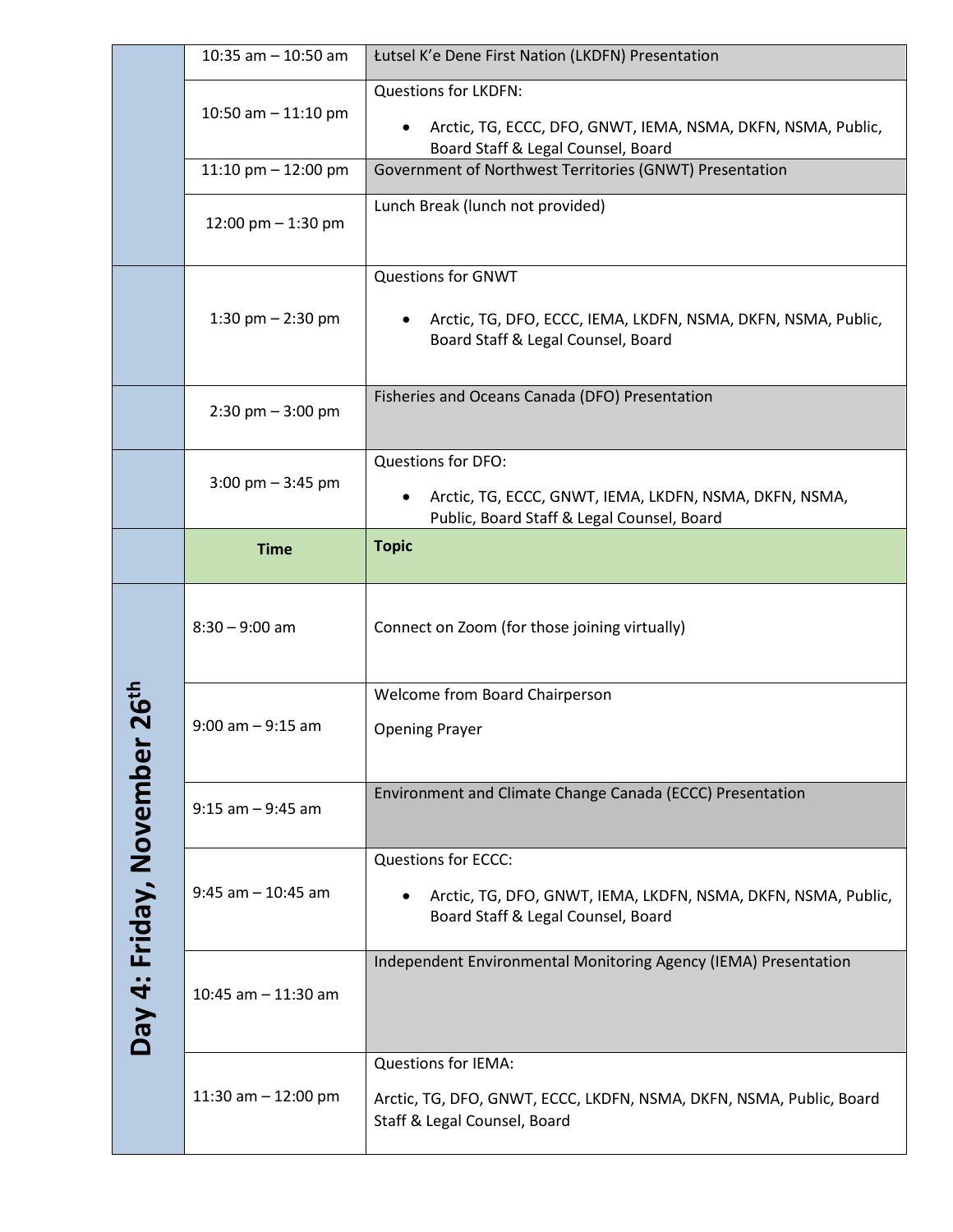|  | 12:00 pm $-$ 12:30 am | <b>Closing Statements from Interveners:</b>             |
|--|-----------------------|---------------------------------------------------------|
|  |                       | TG, IEMA, LKDFN, NSMA, DKFN, NSMA, DFO, ECCC, GNWT      |
|  | 12:30 pm $-$ 12:45 pm | <b>Closing Statements from Arctic</b>                   |
|  | 12:45 pm $-$ 1:00 pm  | Closing Remarks from the Board<br><b>Closing Prayer</b> |
|  |                       |                                                         |

#### **COVID-19 Protocol for Parties in-Person:**

- Intervenors are required to be available during the entirety of the Public Hearing.
- Parties that attend the hearing in person, as well as the support staff and any Members of the Public that can be admitted, are required to provide proof of vaccination as per the Chateau Nova requirements, and undergo the WLWB's screening protocol upon arrival. The screening is as follows:
	- o YOU ARE NOT ALLOWED TO ENTER THE MEETING ROOM IF YOU ANSWER YES TO ANY OF THE FOLLOWING QUESTIONS:
		- 1. Have you traveled outside of the Northwest Territories in the past 14 days?
		- 2. Have you been in contact with someone who is suspected to have COVID-19?
		- 3. Is anyone in your household isolating?
		- 4. Do you have one (1) of the following symptoms?
			- Fever
			- New or worsening cough
			- Shortness of breath
		- 5. Do you have two (2) of the following symptoms?
			- A sore throat
			- Runny nose
			- Nausea/vomiting
			- Diarrhea
			- Headache
			- Body aches
			- New loss or decrease in your sense of taste or smell
- Parties **must** bring masks to wear whenever they are: moving around the room and if they are less than 6ft/2m from another person.
- Those attending in person must also sign in and provide contact information should subsequent contract tracing be necessary.
- Snacks will be provided but will individually wrapped.

#### **REMINDERS:**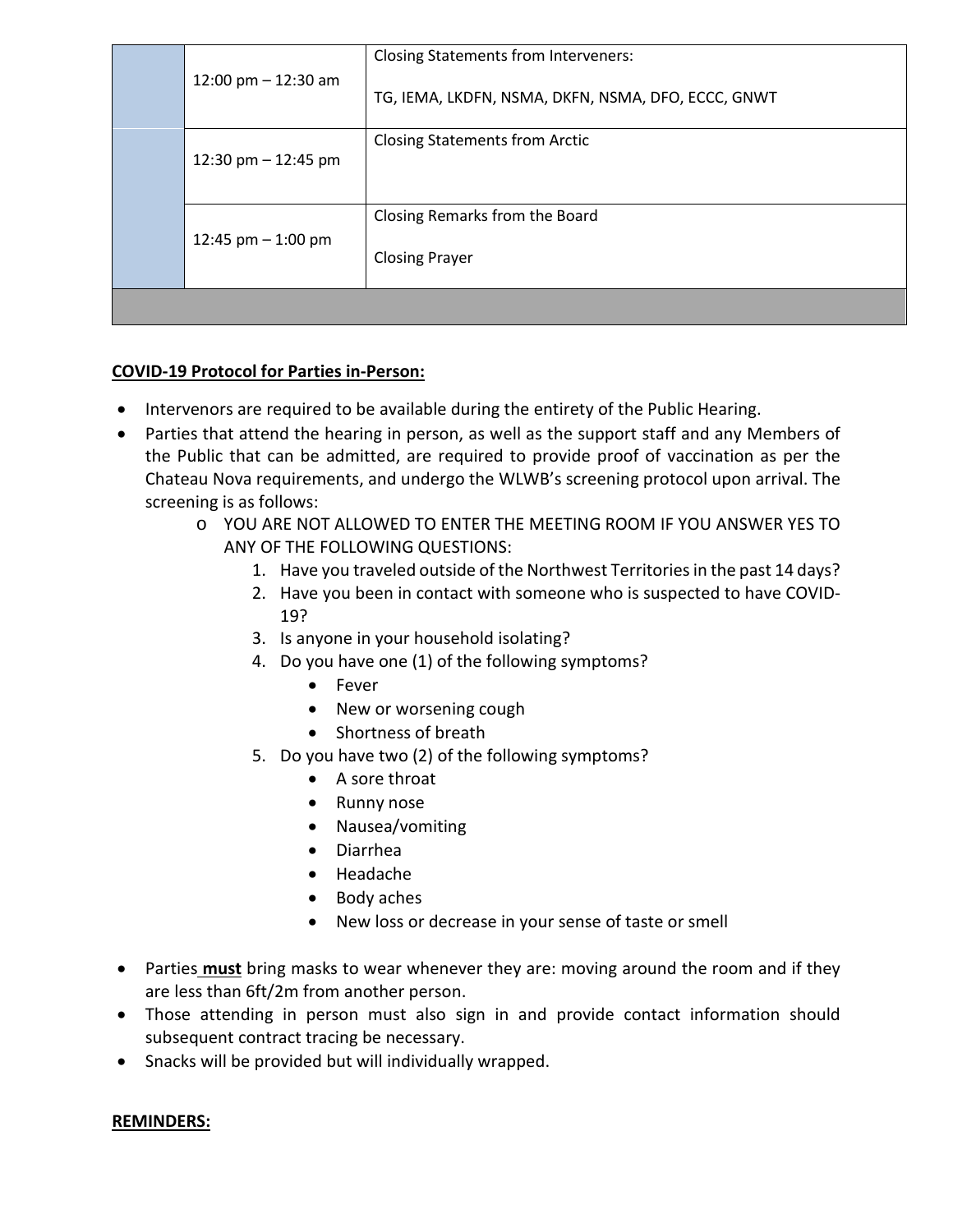- If attending in person, the WLWB asks all attendees to bring their own reusable coffee mug and reusable water bottle to help reduce waste during the hearing.
- Organization and timelines of the Public Hearing are at the discretion of the Chairperson. Presenters should be ready to present at any time during the Hearing in the case that the schedule and timelines change.
- The order of questioning will follow the order of presentations, unless directed otherwise.
- There will be breaks in the morning, over lunch, and in the afternoon.
- No hard copies of any materials will be available at the Hearing so please bring everything you need with you.
- Please visit the WLWB Registry [\(W2012L2-0001](https://mvlwb.com/registry/W2012L2-0001) (previous Licence version), [W2020L2-0004](https://mvlwb.com/registry/W2020L2-0004) (current Licence version), and **W2021D005**) for relevant materials related to the Point Lake Project proceeding.

#### **ZOOM ETIQUETTE:**

- For assistance using Zoom, please review the following [Zoom Video Tutorials.](https://support.zoom.us/hc/en-us/articles/206618765-Zoom-Video-Tutorials)
- Please ensure you have the most current update of Zoom downloaded to ensure that all functionality will be available to you – the current version is 5.8.1
- Please test your audio and video ahead of time and as soon as you log in each time for the Hearing. Keep the phone number handy to join by phone should you lose internet.
- Each participant is asked to use the following as their screen name: first and last name, followed by the acronym of their respective organization (e.g., Paula Green – WLWB).
	- o This can be accomplished by selecting the three dots in the upper right-hand portion of your window and select "rename".
- To minimize background noise and feedback, please always keep your microphone/headset muted when you are not speaking. Please only unmute yourself when the facilitator or Chair has indicated it's your turn to speak.
- Participants are not allowed to take screen captures or pictures of the Hearing in accordance with privacy legislations.
- Each participant should behave respectfully.
- If a participant would like to speak or have a follow-up question, use the chat option of Zoom, and the participant will be added to the speaking order.
	- o DO NOT USE the 'Raise Hand' function.
- If a participant is having technical difficulties, the participant should notify the representative of your organization. The representative should contact the designated WLWB staff (identified on [www.wlwb.ca\)](http://www.wlwb.ca/) directly, or by using the chat option of Zoom.

#### **PUBLIC PARTICIPATION**

- Members of the Public can ask a question through the live stream with Cabin Radio, by emailing the designated Board staff, or by stepping up to the wireless microphone at the Chateau Nova.
- The Public Hearing will be broadcast to Cabin Radio's Facebook page and the WLWB's website in an effort to increase the ability of the public to participate in the proceeding. Please note that Cabin Radio's Facebook stream will not be part of the Board's public record for this proceeding.
- Questions received by designated Board staff via email or through the live stream will be placed in the queue and read into the record.